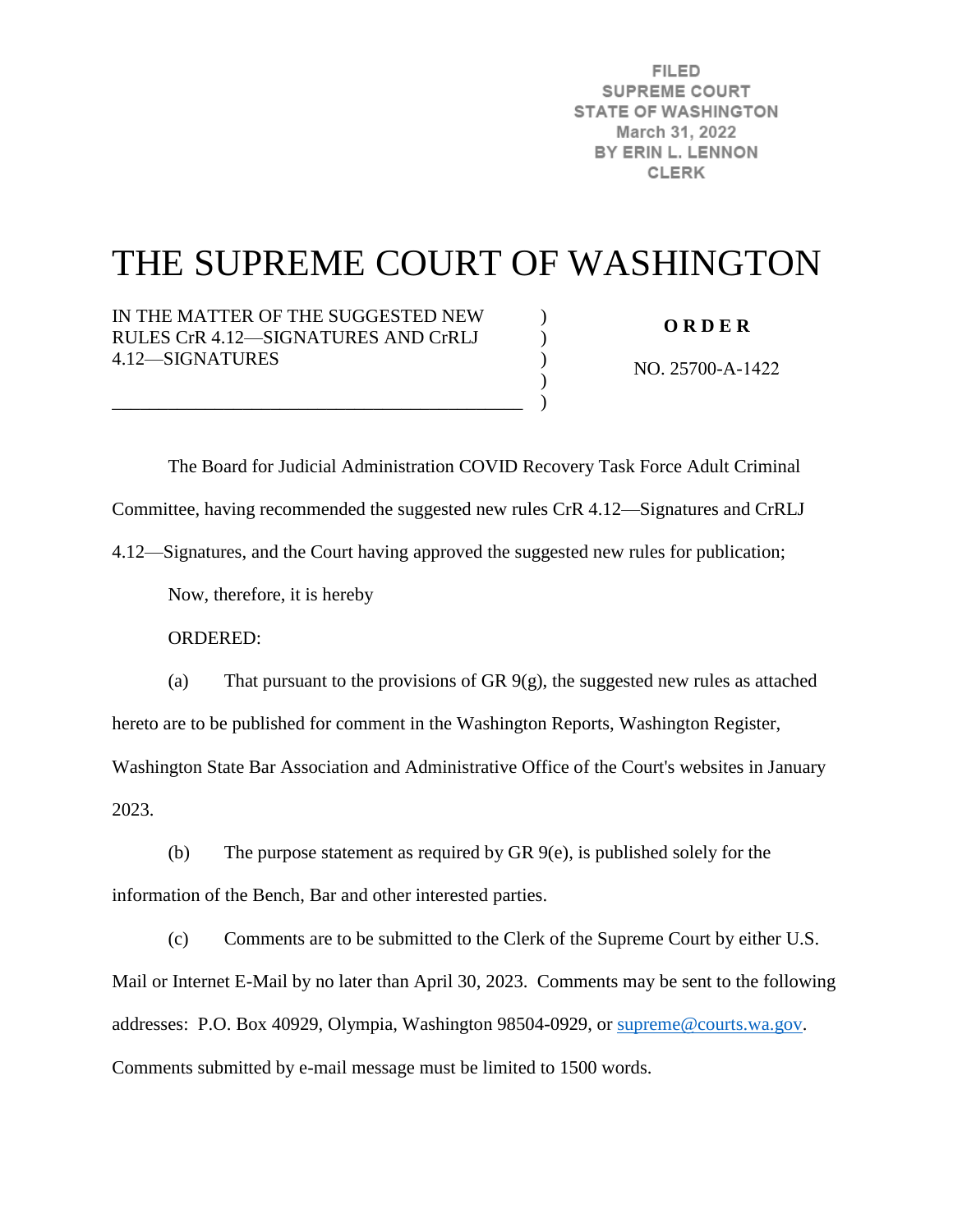Page 2 ORDER IN THE MATTER OF THE SUGGESTED NEW RULES CrR 4.12—SIGNATURES AND CrRLJ 4.12—SIGNATURES

DATED at Olympia, Washington this 31st day of March, 2022.

For the Court

Ourralez C.J.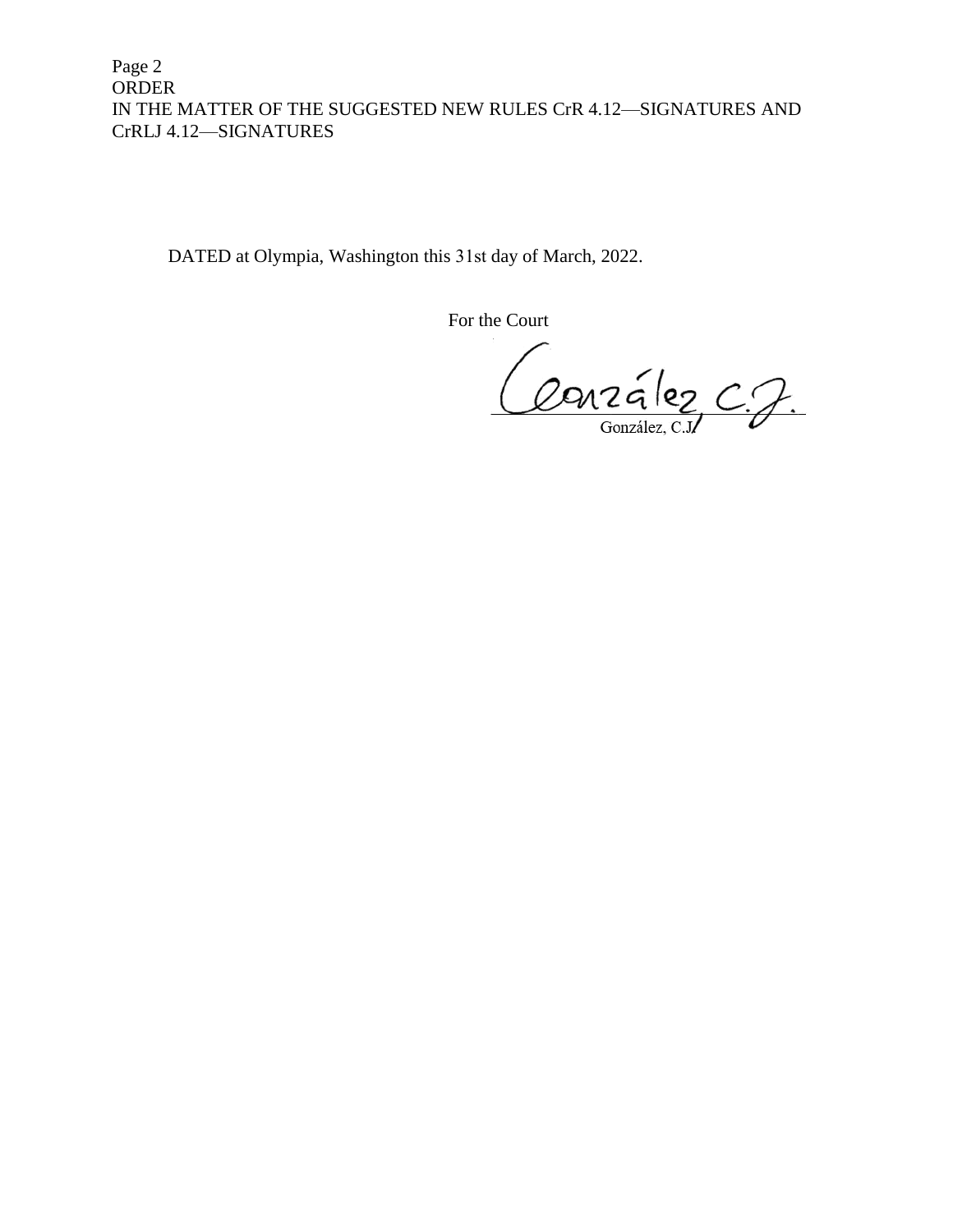PROPONENT: Proposed new rule CrR 4.12 is submitted and endorsed solely by the Adult Criminal Committee of the BJA Court Recovery Task Force. This proposal does not necessarily reflect all of the BJA Court Recovery Task Force members' perspectives.

SPOKESPERSON: Amy Muth, Chair; 206-940-0294; [amy@amymuthlaw.com](mailto:amy@amymuthlaw.com)

PURPOSE: The proposed rule memorializes Supreme Court Order No. 25700-B-658 (13)(a), which permits attorneys to submit orders to continue criminal or juvenile offender matters without obtaining the defendant's or respondent's signature. Allowing an attorney to sign on a defendant or respondent's behalf to advance the case has created efficiency for attorneys and courts in managing criminal calendars, and particularly benefits public defenders, who no longer need to visit multiple in-custody clients for the purpose of obtaining a signature to continue a routine matter.

HEARING: We do not believe that a public hearing is necessary.

EXPEDITED CONSIDERATION: We do not believe that expedited consideration is necessary.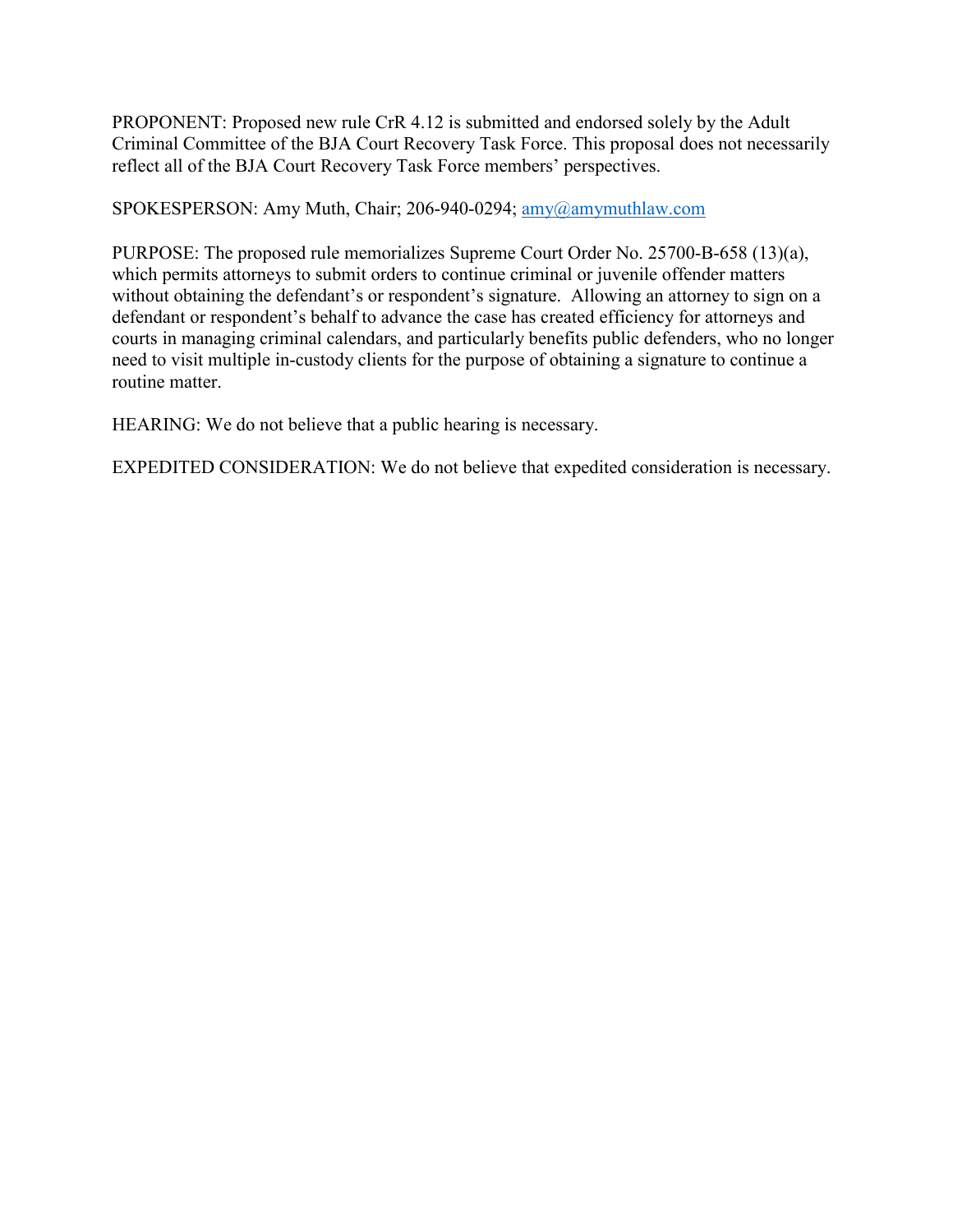### **[NEW] Proposed CrR 4.12 SIGNATURES**

Defense counsel is not required to obtain signatures from defendants or respondents on orders to continue criminal or juvenile offender matters. An attorney's signature on an order to continue constitutes a representation that the defendant or respondent has been consulted and agrees to the continuance.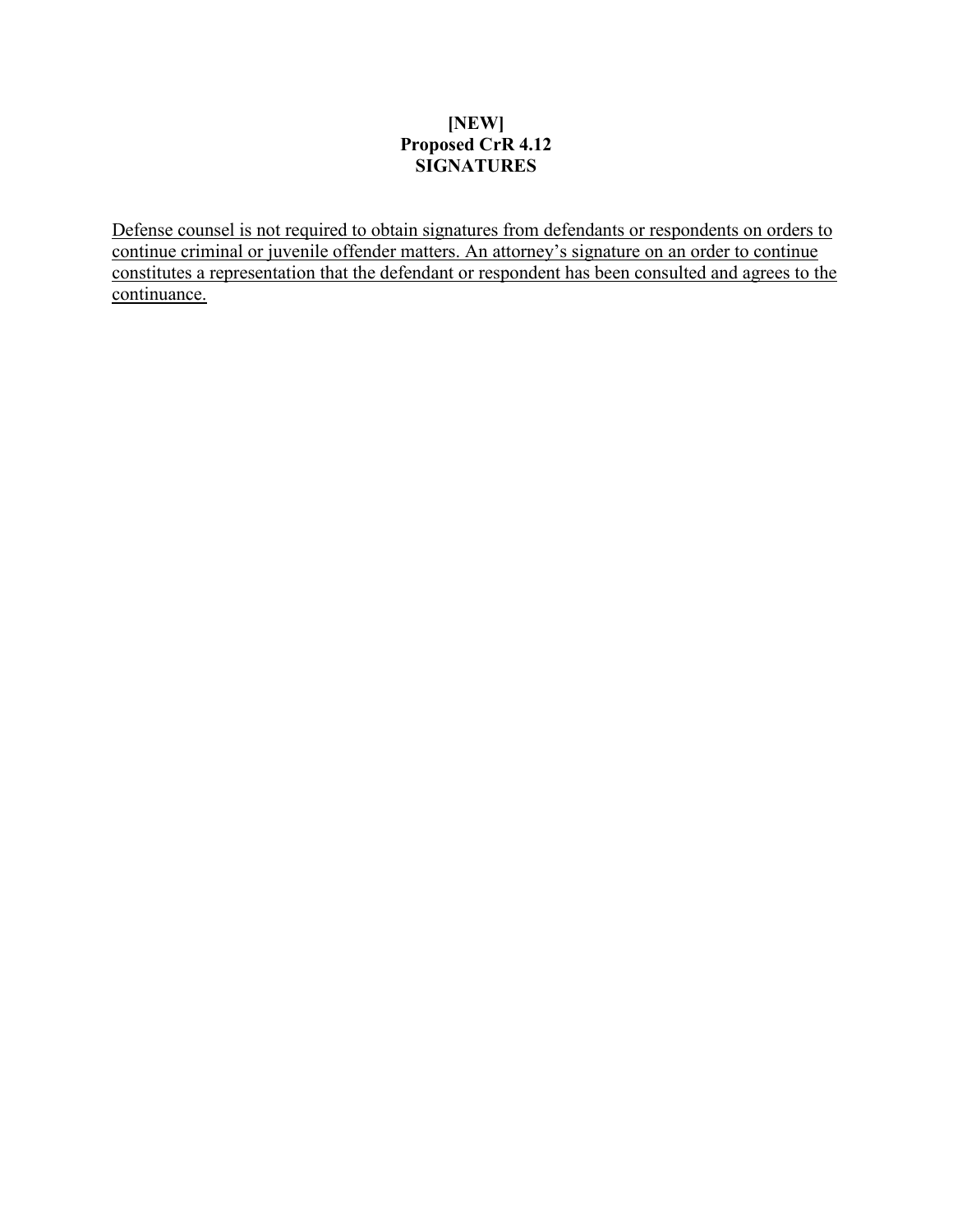PROPONENT: Proposed new rule CrRLJ 4.12 is submitted and endorsed solely by the Adult Criminal Committee of the BJA Court Recovery Task Force. This proposal does not necessarily reflect all of the BJA Court Recovery Task Force members' perspectives.

SPOKESPERSON: Amy Muth, Chair; 206-940-0294; [amy@amymuthlaw.com](mailto:amy@amymuthlaw.com)

PURPOSE: The proposed rule memorializes Supreme Court Order No. 25700-B-658 (13)(a), which permits attorneys to submit orders to continue criminal matters without obtaining the defendant's signature. Allowing an attorney to sign on a defendant's behalf to advance the case has created efficiency for attorneys and courts in managing criminal calendars, and particularly benefits public defenders, who no longer need to visit multiple in-custody clients for the purpose of obtaining a signature to continue a routine matter.

HEARING: We do not believe that a public hearing is necessary.

EXPEDITED CONSIDERATION: We do not believe that expedited consideration is necessary.